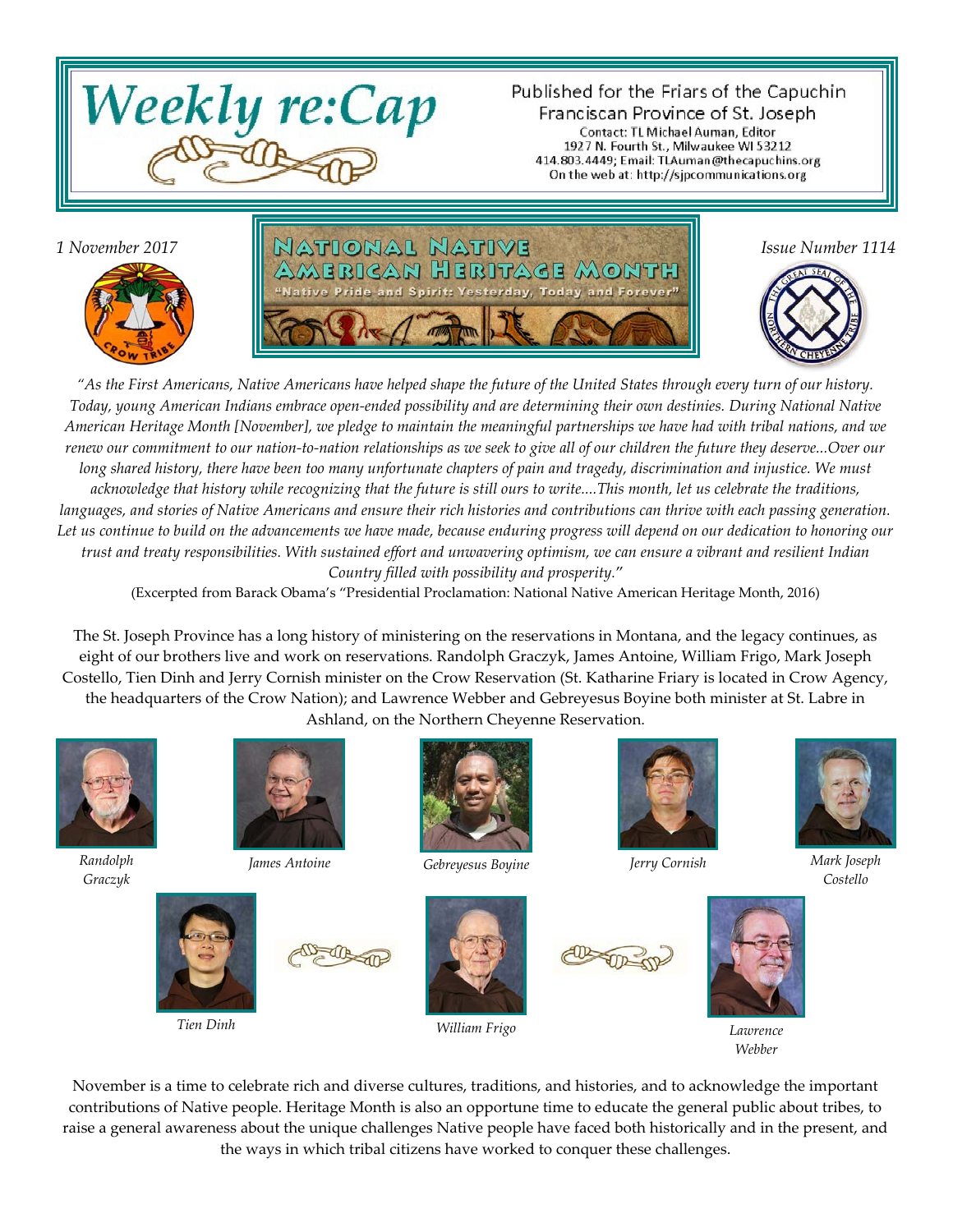## *"Was St. Francis a vegetarian?"*

By MJ Groark



*MJ Groark*

I decided to try out a meatless diet for Lent of 2015. I had been toying with the idea for a while, which was mainly rooted in personal ethical concerns. However, I also knew that Pope Francis was about to release his encyclical *Laudato Sí*, and I had done a lot of research in order to prepare for this document. I decided that I would try out a vegetarian diet only for Lent, and then reassess how it worked out for my life, my spirituality, and my community. I remember telling myself, "OK MJ, no pressure. If that spicy chicken sandwich is just too tempting, go for it. It's just for Lent." What I realized is that removing meat from my diet was the easiest thing I have ever done, and it has had tremendous benefits for my health and spirituality.

I remember when I was first considering this move, and I talked to my mother about it, as any good friar would do. She asked me a question that has been stuck in my head ever since. My mom asked, "Was St. Francis a vegetarian?" After consultation with our local Franciscan scholar, Bill Hugo, we decided that Francis was most certainly *not* a vegetarian. Francis begged for everything, and encouraged his brothers to do the same in a sprit of humble gratefulness for everything they were given to eat. This is the same Francis who was known to smear the walls with meat to celebrate the great feast of Christmas. No way was this guy a vegetarian. But... then we see Francis evolve. Always a man of conversion and who was always reacting to new insights, crafts a lovely hymn of creation in which the created order is now family, brother and sister. So I have to ask myself, what if Francis were alive today? Considering what we know about creation and the environment today, would Francis still opt for meat? Who knows? Maybe, maybe not. I would venture to say that he would encourage us, his brothers, to find a balanced path.

So what does this balanced path look like in actuality for me? I have now had experiences living outside of the United States for extended periods of time. Living with other cultures has given me a new way of understanding food. When I was in Mexico, meat was not served on a daily basis. Meat was seen as something for "los ricos." This was an eye opening revelation. They definitely ate meat, but it was significantly less than I was used to seeing being consumed here in the states. It allowed me to reflect on the question, who am I in



solidarity with? How are the decisions I make reflecting a modern Franciscan vision? As our JPIC handbook states, "As Pope Francis says, we need an ecological conversion in which the effects of our encounter with Jesus Christ become evident in our relationship with the world around us. Living our vocation to be protectors of God's handiwork is essential to a life of virtue. In our relationships with others and with creation itself, our lifestyle should be characterized by minority. Voluntary detachment from things, simplicity of life, and joy for the gift of life are Franciscan attitudes of reverence for creation and of concern for the common good."

I currently live with the Hispanic parish community at St. Clare of Montefalco. Part of this relationship means that we are often gifted food from people, and many times we are invited to peoples homes for meals. You better believe that I am eating whatever is placed in front of me! Charity must always take precedence over personal activism or discipline. That being said, most people here know that I am attempting to maintain a meatless diet, and while they might not understand this decision (and often poke fun at me) it has given me opportunities to speak to a modern Franciscan view of creation and my place within it. Within community life,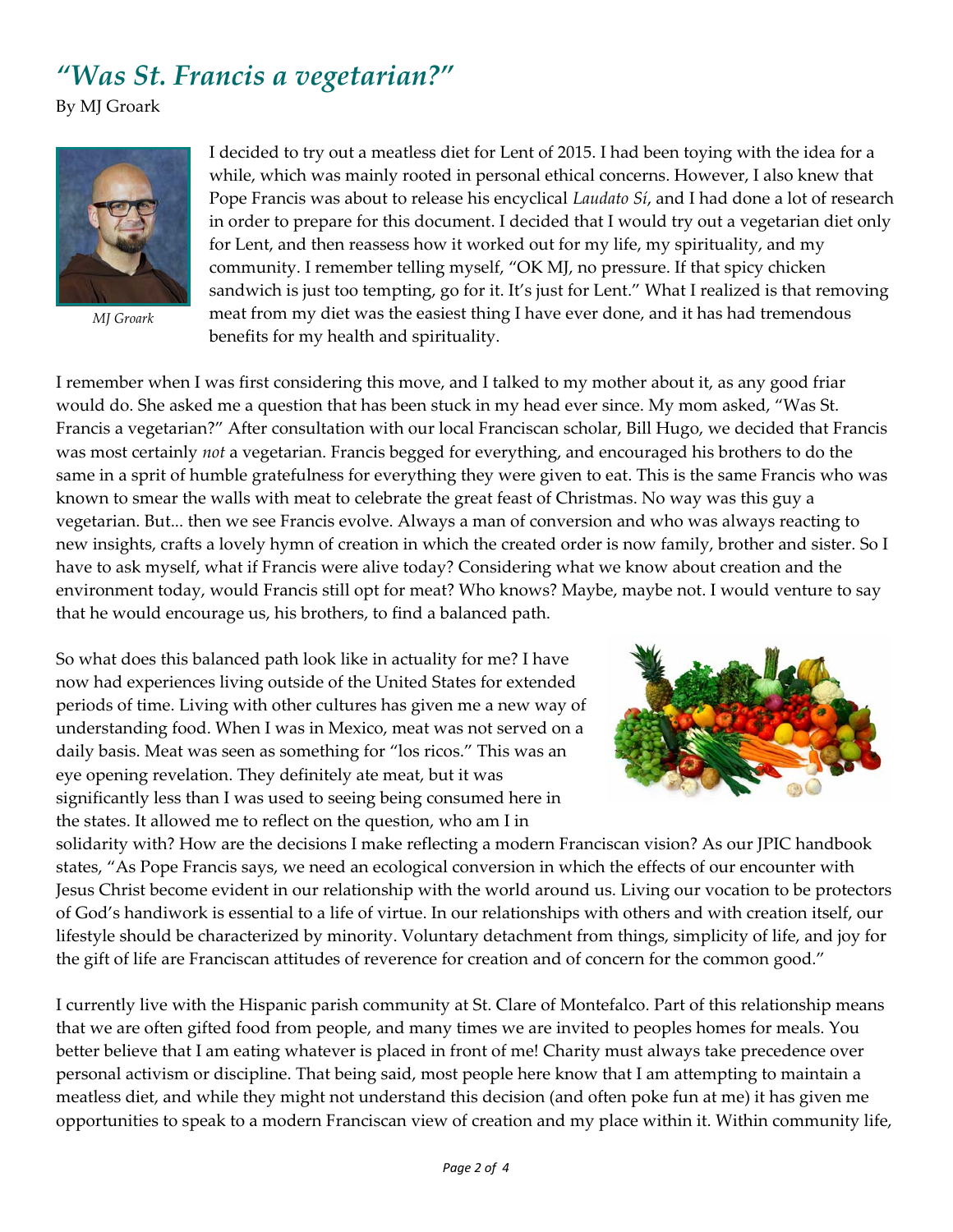it has been a simple exercise. I simply eat around the meat. Nothing "special" needs to be made. My community has been very open to the idea of buying and consuming less meat. We have even begun looking back into our tradition, and now Friday's throughout the year are a day of abstaining from meat. A bit of wisdom from the past made fresh for today with new insights about the effects of a domination model of creation. I am very grateful for my brothers for being so accommodating in these efforts. Again, it's not an all or nothing reality, but a balanced path. A *cutting back* of the meat consumption with the intentional attitude has helped me live a healthier model of stewardship of creation, and has deepened my spirituality as a follower of St. Francis in the  $21<sup>st</sup>$  century.

Pope Francis has elegantly moved us to evolve in our understanding of an antiquated model of relationship to the created world. No longer can we employ a dominion model of human behavior, but rather a model of mutual coexistence, marked by responsible stewardship. Does another creature need to die in order that I can live through another meal? I am not convinced. We can easily view this as another opportunity for polarization, or maybe this can be an opportunity for us to evolve our personal and collective spiritualities to respond to one of



the most serious concerns for our times. No amount of LED light bulbs or bike rides (as good as these decisions are) can compare to the ecological benefit of simply adapting our diets to include less meat. Is this something we can be open to? I think Francis would be open to this invitation.



## *A reflection on the Feast of All Saints*

*by Robert Ellsberg, editor-in-chief and publisher of Orbis Books, the publishing arm of Maryknoll.*

There is a reason, apart from humility, that holy people are loath to be called saints. As Dorothy Day, founder of the Catholic Worker movement, used to say, 'Don't call me a saint. I don't want to be dismissed that easily.'

Describing the function of the saints, Karl Rahner wrote, "They are the initiators and the creative models of the holiness which happens to be right for, and is the task of, their particular age. They create a new style; they prove that a certain form of life and activity is a really genuine possibility; they show experimentally that

one can be a Christian even in 'this' way; they make such a type of person believable as a Christian type." The saints are those who, in some partial way, embody — literally incarnate — the challenge of faith in their time and place. In doing so, they open a path that others might follow.

Most people, I am convinced, possess an instinctive ability to recognize heroic sanctity when they see it. Quite apart from any official process, they recognize that there are certain people whose lives, in some extraordinary fashion, proclaim the mystery of the gospel...And there are non-Christians like Gandhi, or the Jewish prophet Abraham Heschel, or even nonreligious moralists like Albert Camus, whose impact on Christian spirituality and ethics has equaled that of any orthodox Christian of our time. As Heschel wrote, "Holiness is not the monopoly of any particular religion or tradition. Whenever a deed is done in accord with the will of God, wherever a human thought is directed toward Him, there is the holy."